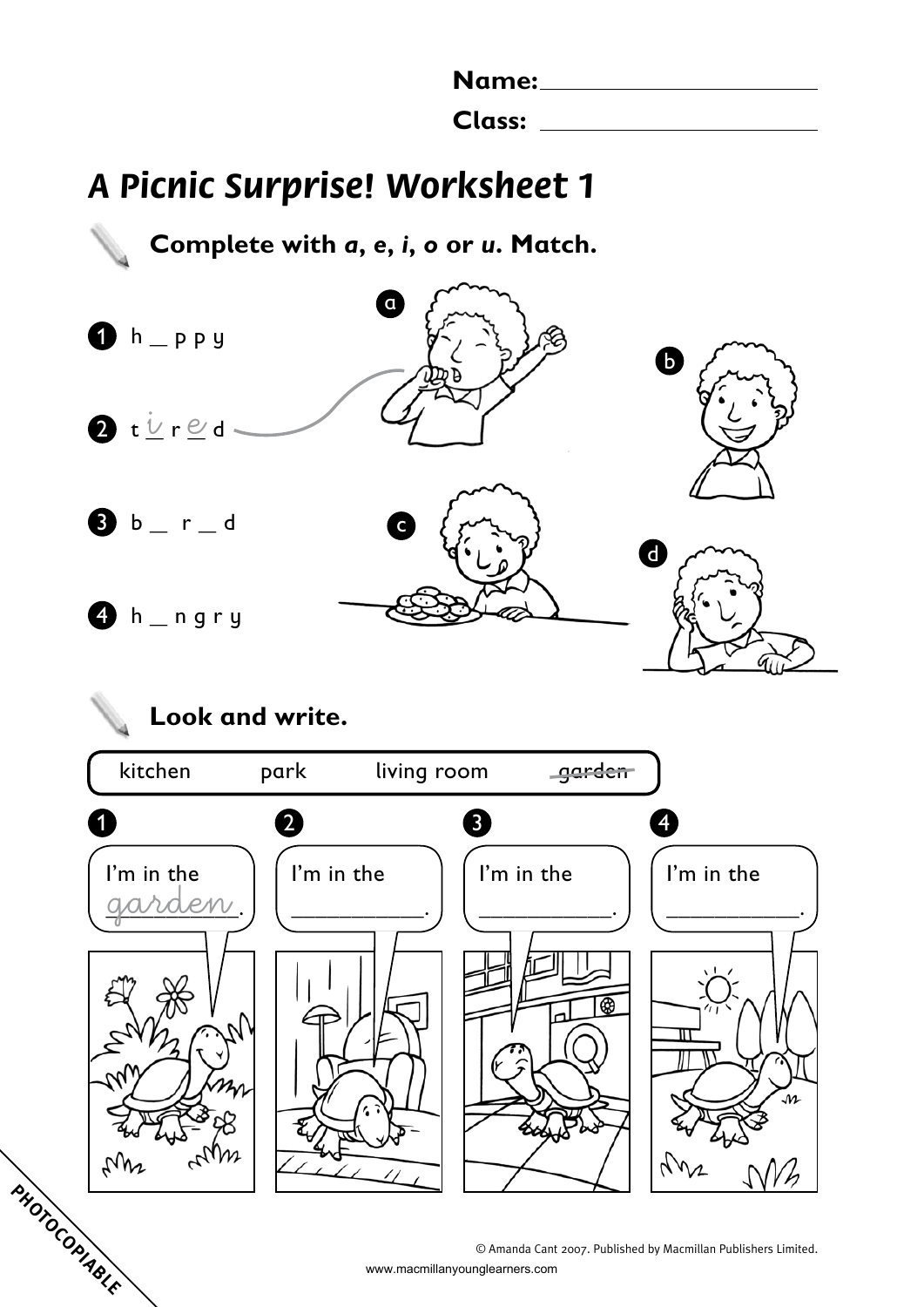| Name:  |  |
|--------|--|
|        |  |
| Class: |  |

## **A Picnic Surprise! Worksheet 2**



Jack's tired / happy.

PHOTOCOPIABLE Jack's in the living room / garden.